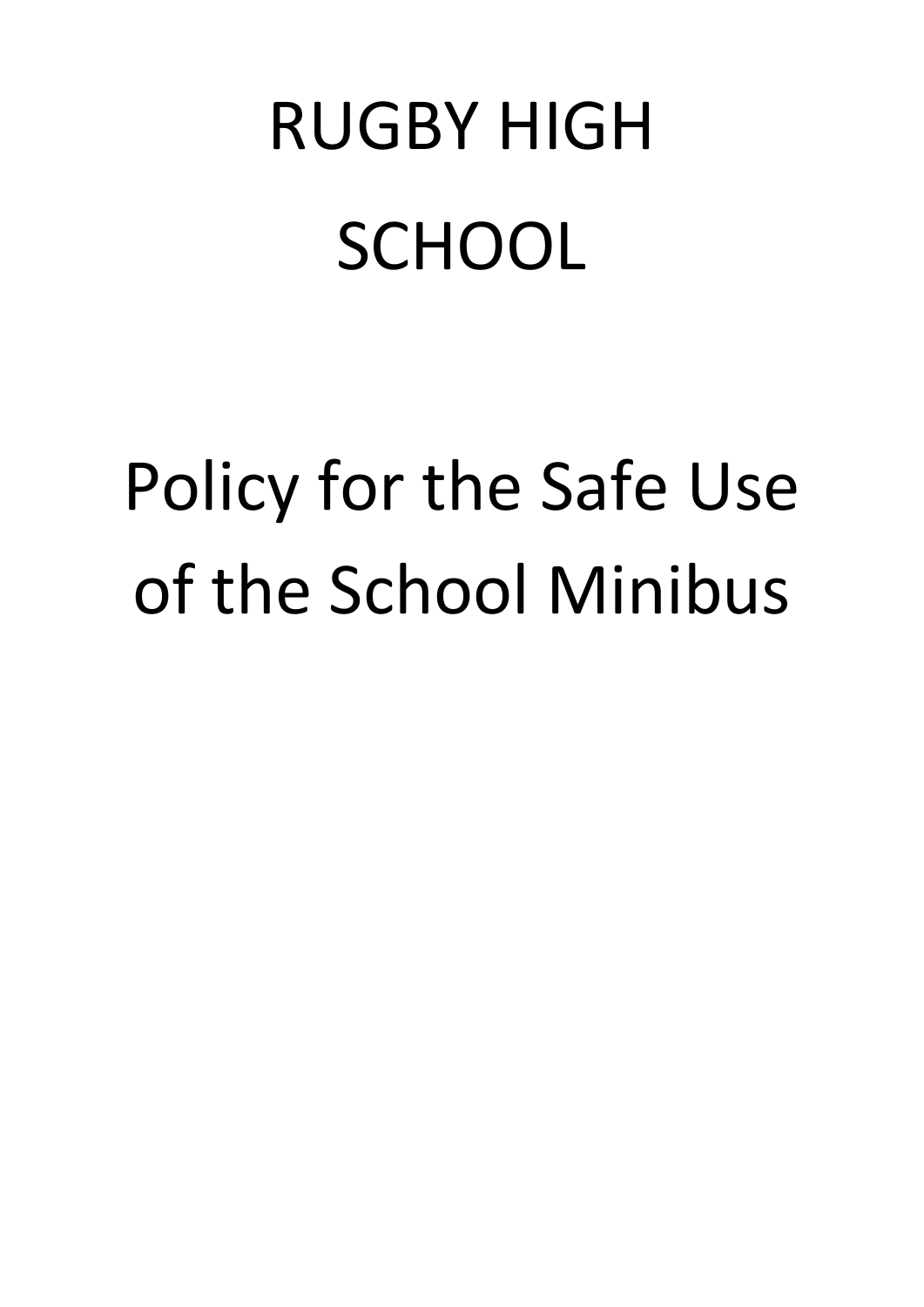#### **Introduction**

Driving a minibus requires additional skills in order to be able to handle the vehicle safely. It is not simply like driving a large car. The weight and the size of the vehicle are greater. In addition, the driver takes on the responsibility for the safety of passengers. Although rare, serious, sometimes fatal accidents have occurred when minibuses are used by educational establishments. It is in order to minimise the risk of such accident occurring that this Code of Practice has been written.

# **Application**

This Code of Practice applies to any use of minibuses owned by Rugby High School or borrowed on behalf of the school and any minibus hired for teaching and other school activities.

The Code applies only to minibuses which are defined as "vehicles with forward facing seats constructed or adapted to carry more than eight, but not more than sixteen passengers in addition to the driver with a maximum weight not more than 3.5 tonnes".

#### **Roadworthiness of the Vehicle**

The minibuses owned by the school must be regularly maintained and kept in a roadworthy condition. The driver must always check the school minibus or a hired or borrowed vehicle very carefully on delivery or collection using the policy checklist below.

Before taking over responsibility for any vehicle all drivers must carry out the pre-journey check list that follows or satisfy themselves that such checks have already been carried out prior to use on at least a daily basis while the vehicle is in use:

- brakes and steering operate correctly
- lighting systems are operating correctly
- mirrors should be clean, adjusted for a clear view and in good condition
- there is an adequate supply of water in the windscreen reservoir and that windscreen wash and wipers function correctly
- there are correct fluids in hydraulic systems, particularly the braking system and the engine oil level is correct
- seatbelts are present and operating correctly
- there is an adequately stocked first aid kit any items used from the kit should be replaced without delay – first aid supplies can be obtained from Reception
- there is a vehicle fire extinguisher mounted in an easily accessible position
- all windows are clean in order to ensure good all round visibility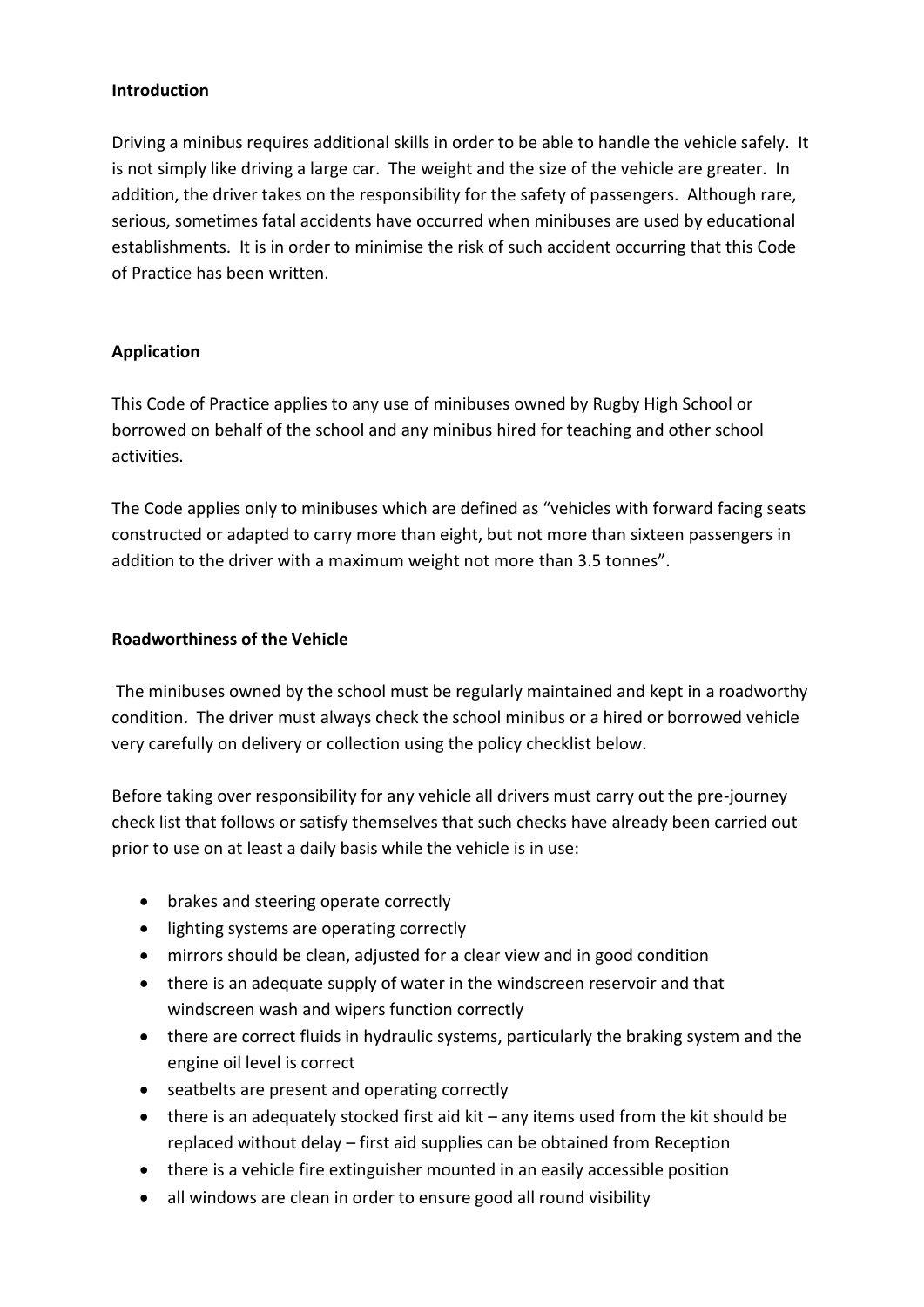- tyres are inflated to the correct pressure and are free of dangerous cuts or cracks tread depth is at least 1.6mm and wheel nuts are tight
- a spare is carried and is also in good condition and correctly inflated
- any faults should be recorded in the vehicle log book.

# **Provision and use of Seat Belts**

All minibuses used for school related activities whether purchased, borrowed or hired must have seat belts fitted to all seats. These should, as far as possible, be lap and diagonal belts but where this is not feasible lap belts should be fitted. Any minibuses used must not have any sideways facing seats.

Seat belts must be worn at all times. The most senior member of staff present or the driver must ensure that they are worn by everyone in the vehicle without exception.

# **Mobile Phones**

All drivers of any minibuses owned by the school or borrowed or hired on behalf of the school are absolutely forbidden to use mobile phones even if a hands-free device is connected, unless the vehicle is safely parked and the engine switched off.

# **Fines**

Drivers are liable for any fines and will not be compensated by the school.

# **Loading of Minibuses (Driver Responsibility)**

The number of people and the weight of luggage carried must not exceed the maximum limits specified by the manufacturer of the vehicle. If a large amount of luggage is to be carried it may be necessary to reduce the number of passengers in order to remain within the maximum loading limits. All luggage that may shift due to the movement of the vehicle must be safely secured.

Drivers are liable for any fines and will not be compensated by the school.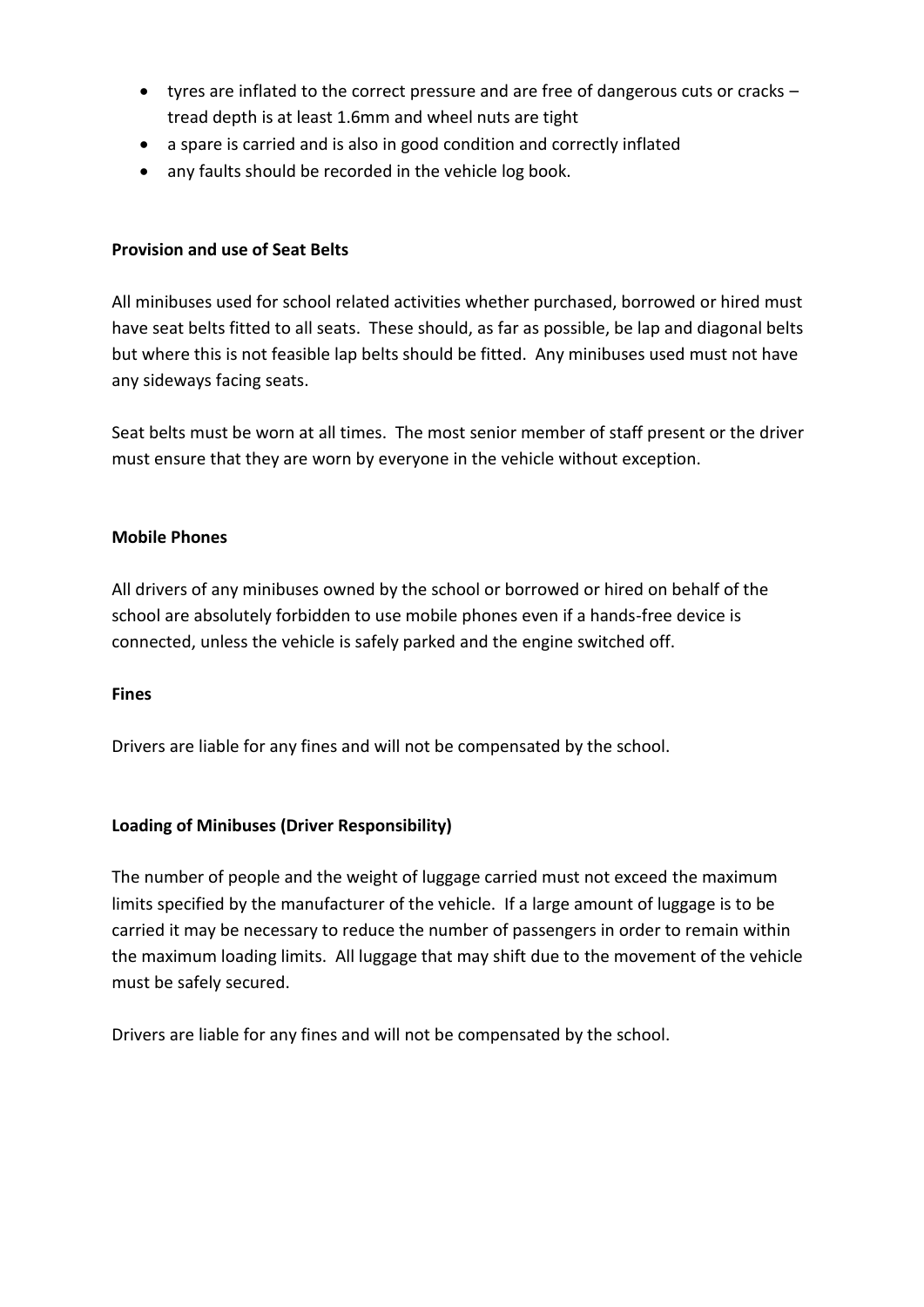# **Towing of Trailers**

Trailers must not be used unless the driver has a PVC or DI licence.

If a trailer is being towed no passengers may be carried behind the front row of seats unless there is a side door which is easily accessible to passengers.

Before towing a trailer the following checks must be carried out.

Ensure that:

- that the vehicle being used is appropriate for this use
- that the gross weight of the vehicle plus the trailer is within the vehicle gross weight limit
- that the kerbside weight of the towing vehicle is clearly marked on the front nearside of the vehicle
- that the downward force from the loaded trailer on the towing ball is within the limits imposed by the towing vehicle manufacturer
- that the axle loads of the towing vehicle are not exceeded
- that a breakaway chain is in use which will activate the handbrake should the coupling break – advice on this matter should be sought from the trailer manufacturer or approved dealer
- that the unladen weight of the trailer and trailer tyre pressures are clearly marked on the trailer
- that the total gross weight (trailer weight plus maximum load to be carried) is clearly marked on the front of the trailer
- that the trailer handbrake/overrun brake functions properly
- that the trailer lights and indicators work
- that the load is securely lashed to the trailer body or frame
- that there is suitable marking of any rear overhang greater than one meter by using a "Long Vehicle" sign or other approved method (eg warning tape) or an approved light in hours of darkness or bad weather.

When towing a trailer drivers must be very cautious about the vehicle speed. Vehicle/trailer combinations can become unstable at speeds below the legal maximum, particularly when being passed by fast moving large vehicles, in windy conditions or when manoeuvring. On long journeys the trailer and vehicle should be checked at least once every two hours of travel. Use of boat trailers are strong advised to refer to the Amateur Rowing Association's booklet "Towing of Boat Trailers".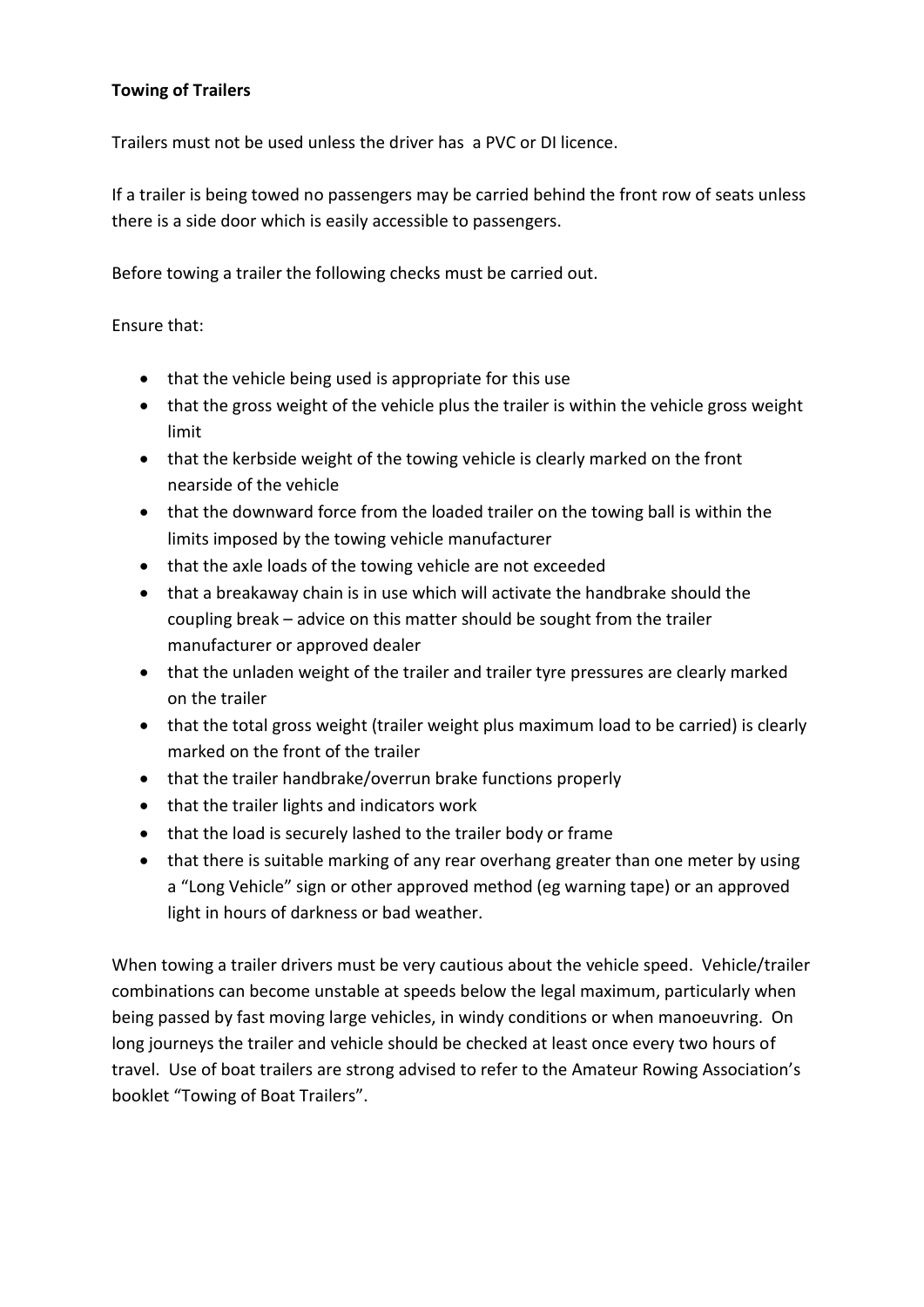# **Competence of Drivers and the Provision of Information and Training**

The skill and care exercised by the driver is undoubtedly the most important aspect of minibus safety. Driving a minibus, especially a fully laden 17 seater over long distances, is much more demanding than driving a private car.

All drivers must be approved by the Business Manager to drive minibuses. Approval may only be given providing the following requirements are met:

- $\bullet$  the driver is over 21 years of age
- the driver has held a valid full driving licence for 2 years or more which is free of serious endorsements ie drink/drugs (see Appendix 1 for detailed guidance on what constitutes a valid licence)
- the driver has been assessed as competent
- $\bullet$  the driver has completed the approval form shown in Appendix 3 the completed form must be kept by the Business Manager.

All drivers are required to inform the DVLA in Swansea of any physical or mental disability which might affect their fitness to drive any vehicle. Special care must be taken over the use of any medication, prescribed or otherwise, which might affect driving ability.

# **Journey and Driving Times**

The maximum number of hours that a driver may drive in any 24 hour period is six hours, subject to a weekly maximum of 42 hours. Every driver must take a continuous rest period of at least 11 hours in every 24 hour period. A bed or bunk must be available for use during the rest period.

The maximum continuous period of driving should not exceed two hours and should be followed by a minimum break of fifteen minutes out of the vehicle. Time spent crawling in motorway type hold-ups should count as part of the driving period as should any period spent driving to pick up a party.

# **Consumption of Alcohol or Drugs by any Driver**

It is an absolute rule that a driver does not consume any alcohol or drugs during or in the period before any journey. Care should be exercised if consuming alcohol even on the previous day. Alcohol or drugs must not be consumed in the eight hour period immediately prior to driving.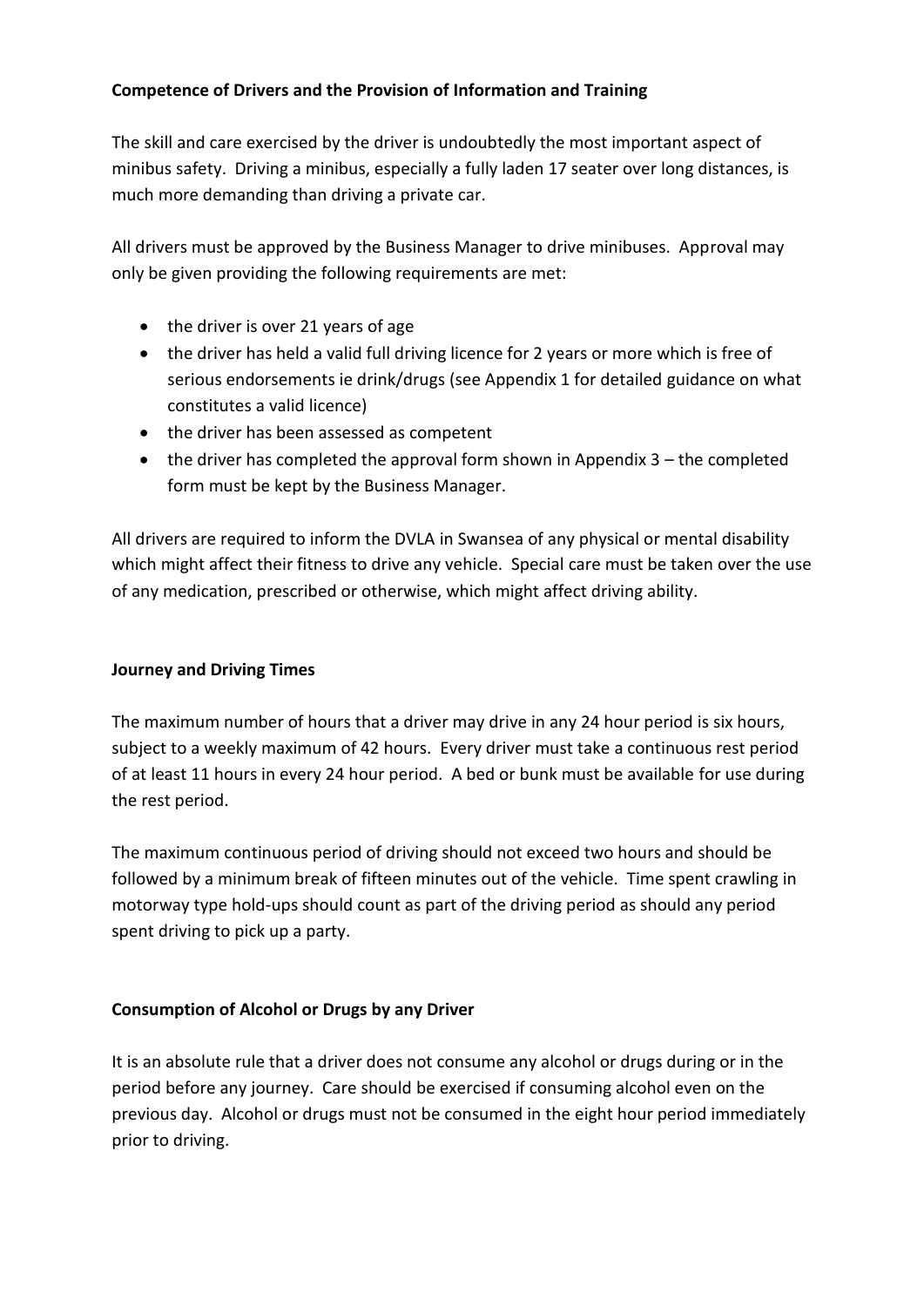#### **Smoking**

Smoking is not permitted in any minibus connected with school activities or when the minibus is used privately.

#### **Speed Limits**

All speed limits must be complied with. The relevant limits (in January 2006) are:

|                           | For minibuses not towing a | For minibuses towing a |
|---------------------------|----------------------------|------------------------|
|                           | trailer                    | trailer                |
| <b>Motorways</b>          | 70 mph                     | 60 mph                 |
| <b>Dual Carriageways</b>  | 60 mph                     | 60 mph                 |
| Other roads where a lower | 50 mph                     | 50 mph                 |
| limit is not signposted   |                            |                        |

#### **First Aid and Emergency Procedures**

If a vehicle is involved in an accident:

- a) makes sure all passengers are safe and off the road and if necessary summon the emergency services for assistance (the school vehicle has AA breakdown recovery cover)
- b) obtain the registration number(s) and insurance details of any other vehicle(s) involved
- c) take the names, addresses and if appropriate, vehicle registration number of any witnesses and the number and base station of any police officer who attends – do not admit any liability
- d) write down, as soon as possible after the accident, all relevant details in a precise manner
- e) report all the above details to the Business Manager.
- f) When possible a photograph should be taken of the scene.

The legal requirements for providing information after an accident are summarised in Appendix 4.

#### **Documentation**

Drivers should carry their driving licences. Details of the school's insurance are stored in the glove compartment of the minibus and must be referred when required to exchange information with third parties.

#### **Overseas Travel**

The minibus should not be driven overseas.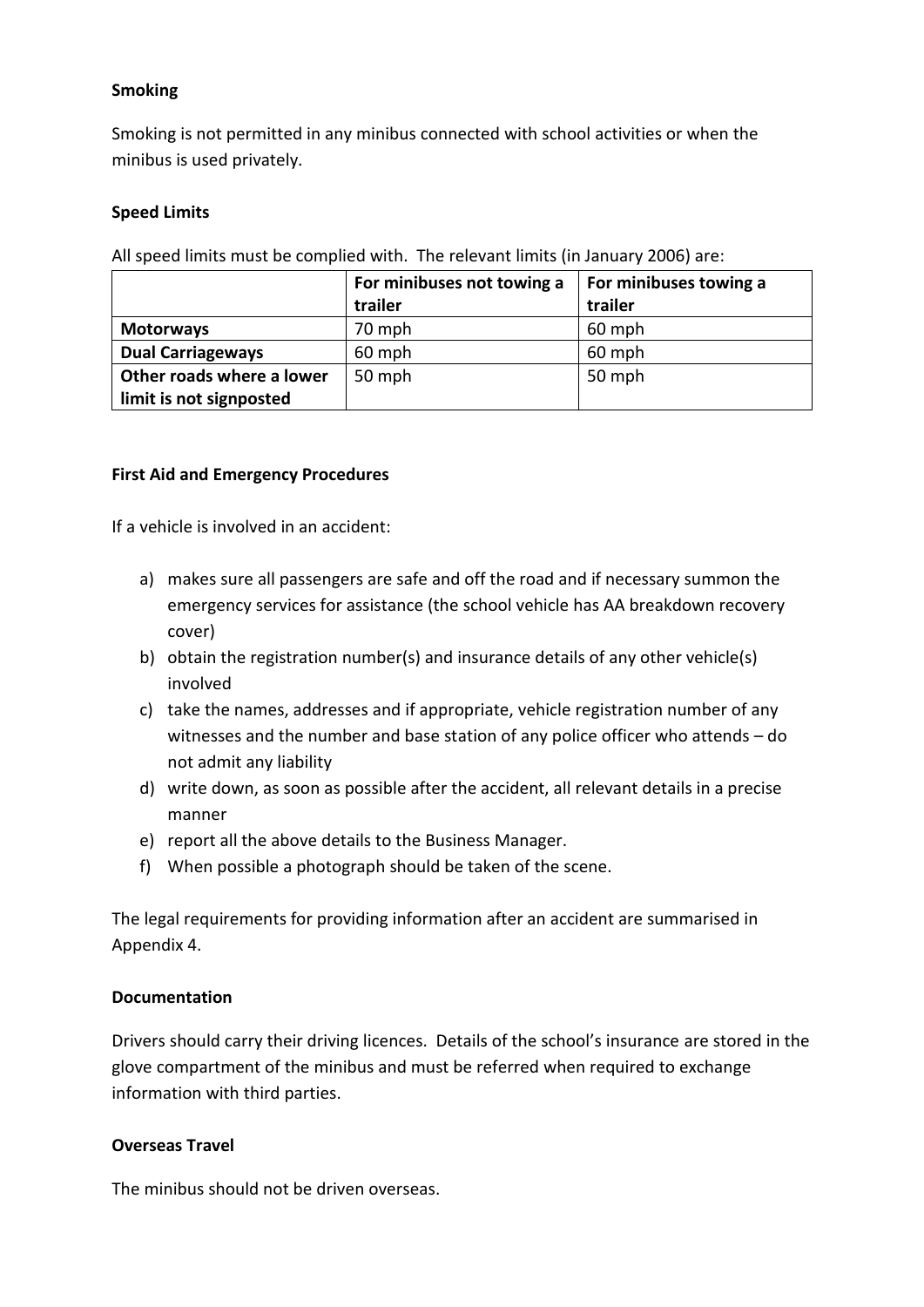# **APPENDIX 1 - Driving Licence Requirements for Driving a Minibus**

The legal requirements relating to driving licences changed on 1 January 1997 and form the basis of the requirements below. A distinction is made between the driving of minibuses for social purposes and the driving of minibuses in the course of employment. Anyone driving a minibus taking students on a school trip would be considered to be acting in the course of their employment.

# **Driving in the course of employment**

For insurance purposes the driver must be aged 21 or over and hold a full United Kingdom driving licence to drive a car and the licence must have been issued before 1 January 1997.

# **OR**

The driver must be aged 21 or over and have held a full driving licence to drive a car (B), issued by a member state of the European Community, for two years. The driver must not be paid specifically to drive the minibus (teachers must be considered to be driving on a voluntary basis).

# **OR**

The driver must hold a full driving licence, issued by the United Kingdom or by another member state of the European Community, to drive Passenger Carrying Vehicles Category D1.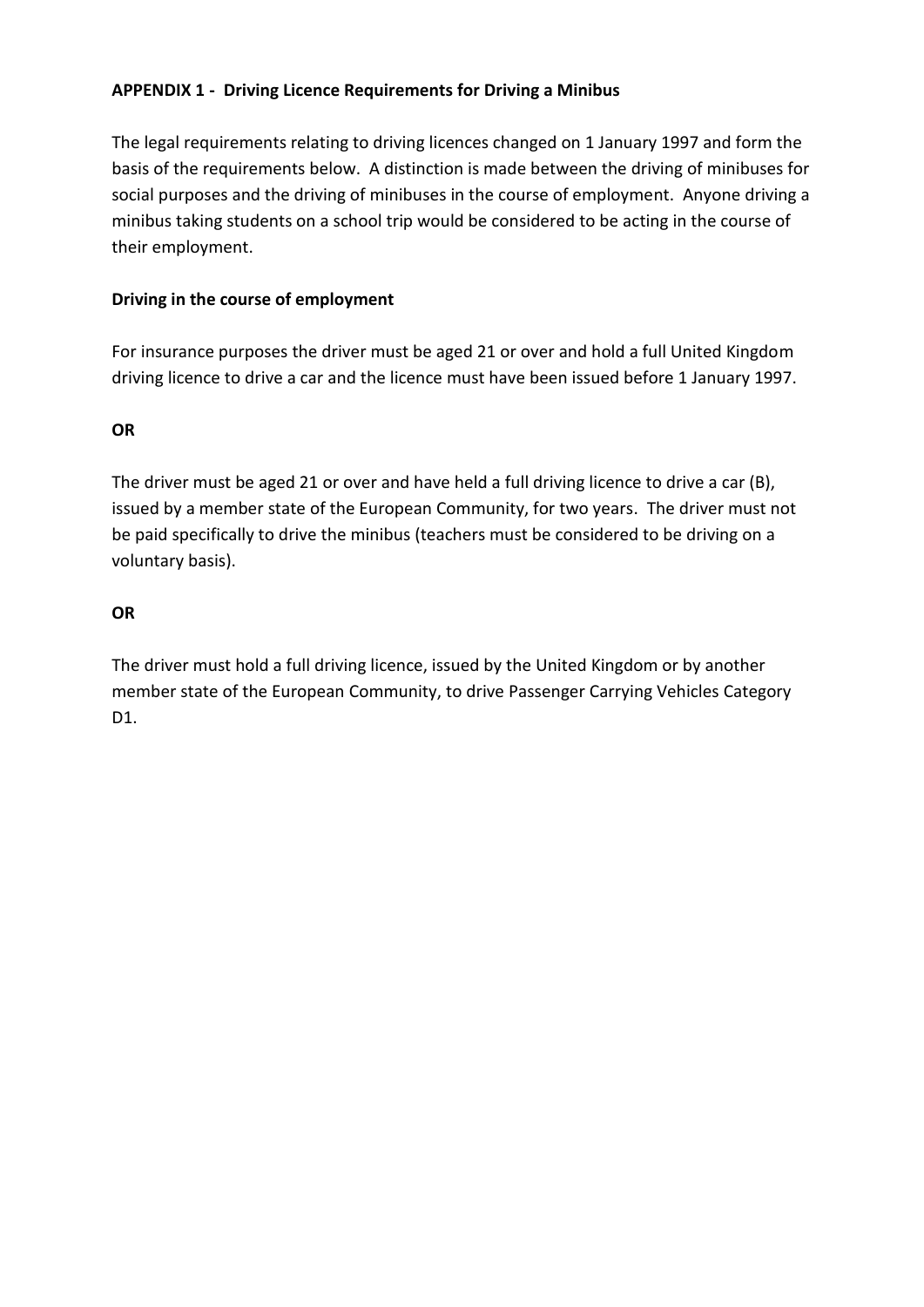### **APPENDIX 2 – Training and Assessment of the Competence of Minibus Drivers**

The introduction of training of drivers of minibuses and the assessment of their competence cannot be achieved overnight and would be costly for the school to provide training resources. However, informal practice accompanied by an approved minibus driver can be arranged.

All drivers who are legally entitled to drive under the DVLA licensing arrangements are insured.

# **APPENDIX 3 – Approval of Drivers to Drive Minibuses**

This form must be completed before driving any minibus to which this policy applies. On completion it must be signed by the Business Manager.

#### **(Section 1) To be completed by all drivers**

- I confirm that I am over 21 years of age
- I confirm that my driving licence is free/is not free\* from endorsements
- I understand that any future endorsements/convictions will be reported to the person completing Section 2 below, before driving a minibus again and may result in suspension of my approval to drive a minibus.
- I confirm that I have read and understood the school's policies and procedures on minibuses and will be compliant.

| (PLEASE PRINT)                        |                      |
|---------------------------------------|----------------------|
|                                       |                      |
| Licence Number ______________________ |                      |
|                                       |                      |
|                                       | Date: ______________ |